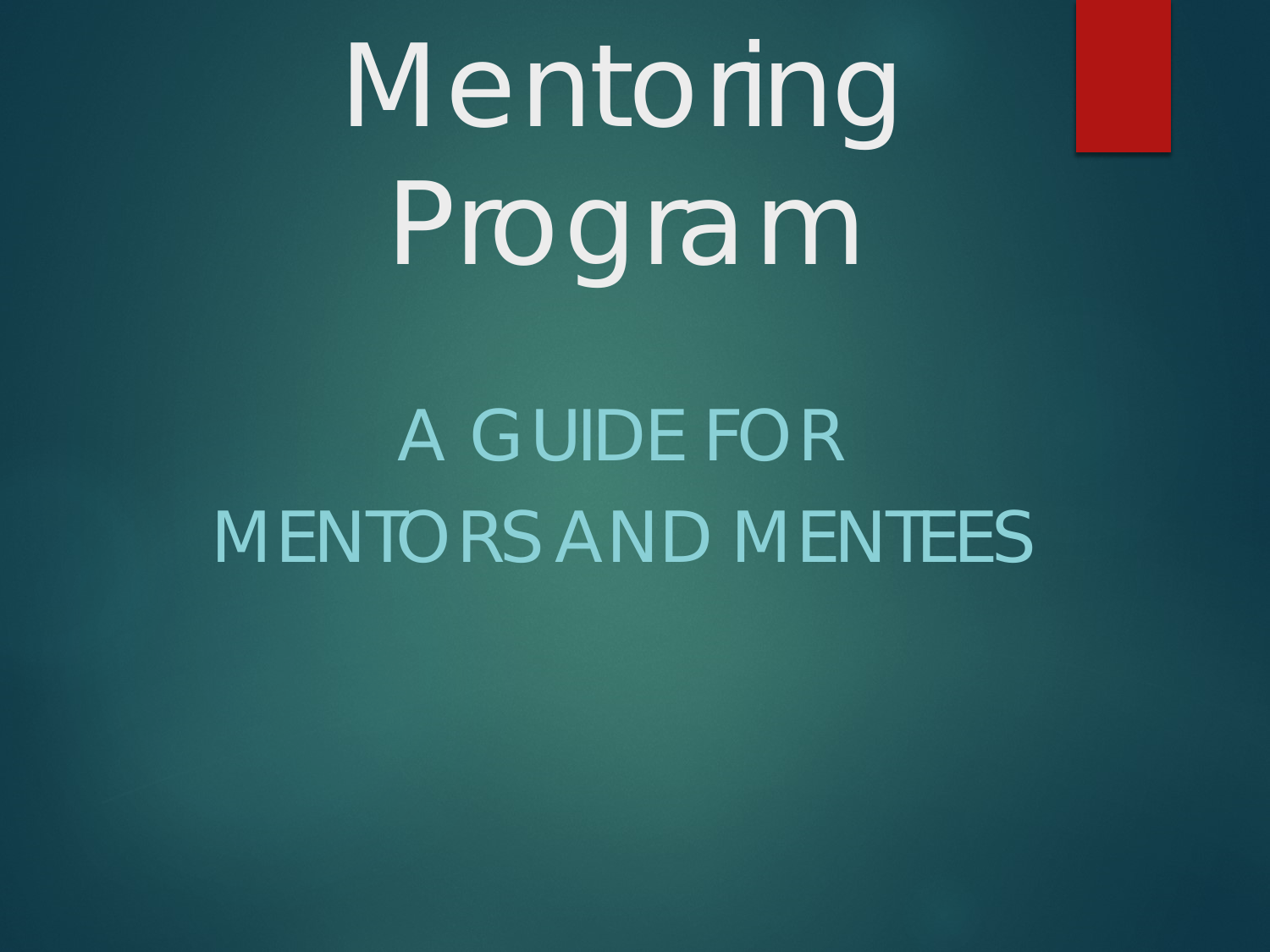### AUCCCD Mentoring Program

- Program length is specified (12 months)
- Purpose of program is to help early/mid career directors establish and develop their careers
- Program participation is voluntary
- Matching uses input from participants
	- Interest areas in psychology/mental health
	- Demographics
	- Experiences
- Matching will be done by members of the working group – trying to match the needs of the mentee and the reported specializations of the mentors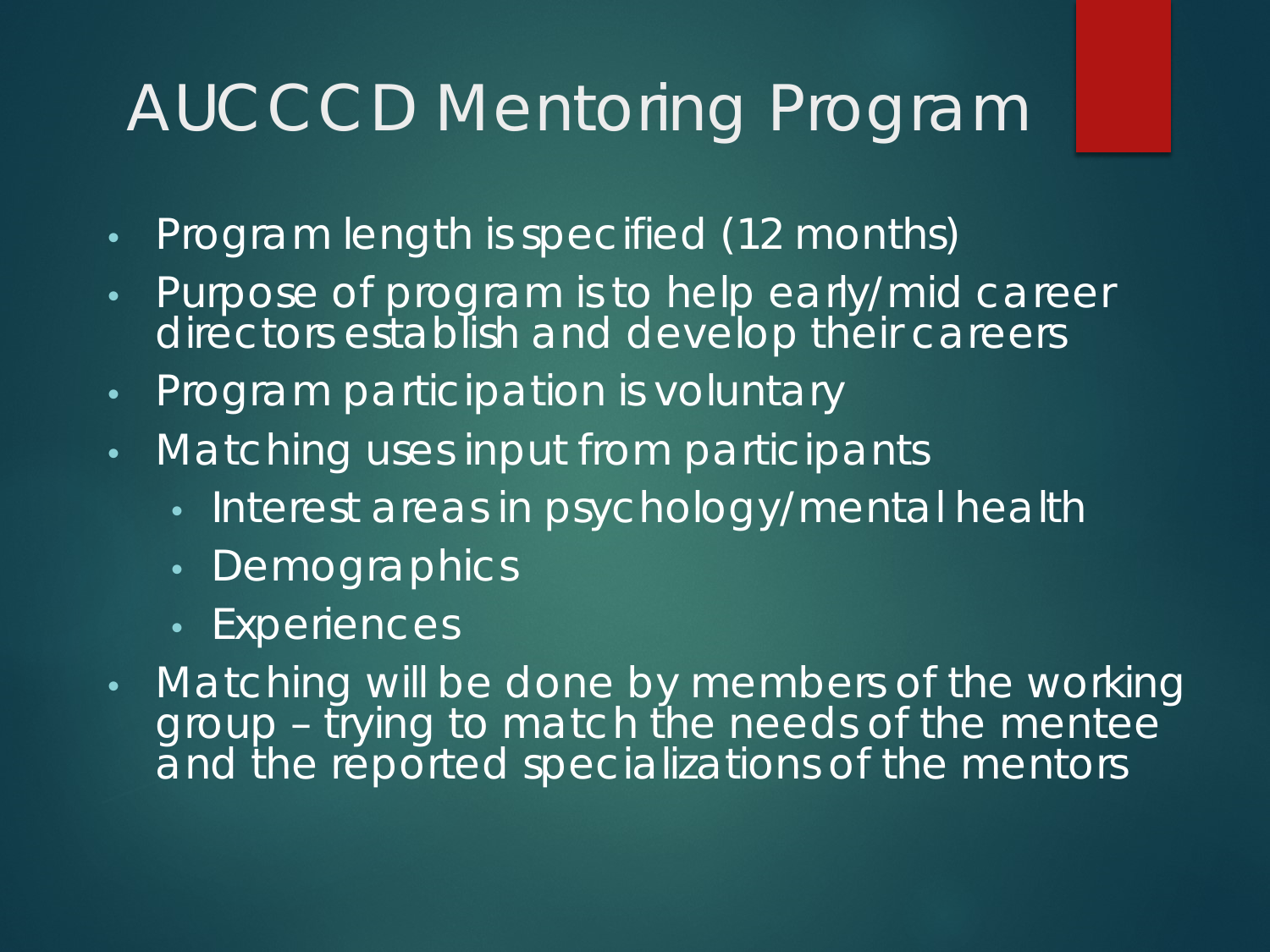### Mentorship

- A mentor is an individual with expertise who can assist in developing the career of a mentee. The mentor guides, trains, advises, and promotes the career development of the mentee.
- Mentoring is different from supervision, in that supervision focuses on set job related tasks and responsibilities. Mentoring focuses on wide-range developmental components, with the focus on encouraging, guiding, and supporting a person's overall growth and development.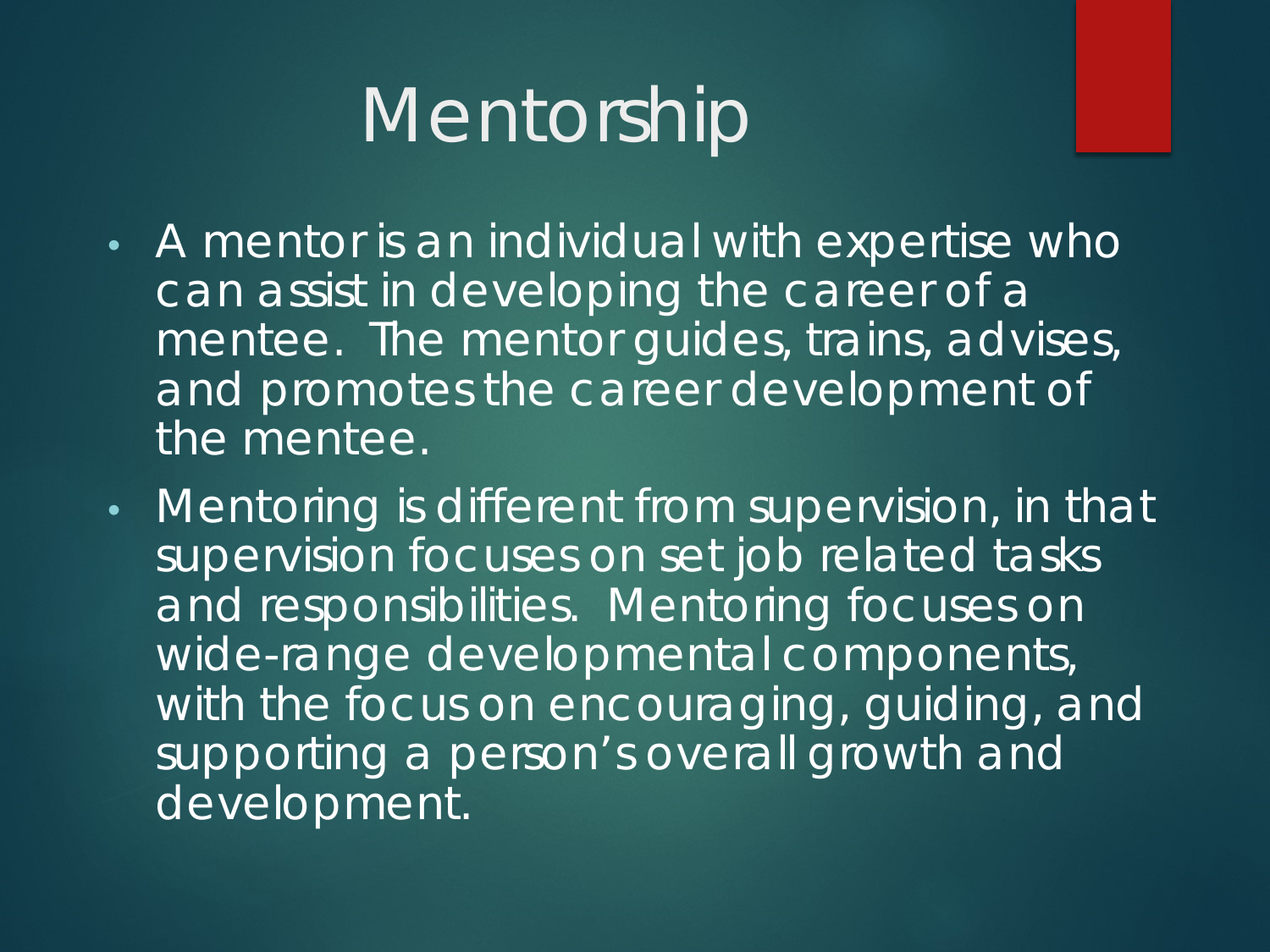# Mentoring Functions

#### **Career Functions**

- Help the mentee learn the ropes and prepare for career advancement.
	- Coaching
	- Challenging assignments
	- Exposure and visibility
	- Protection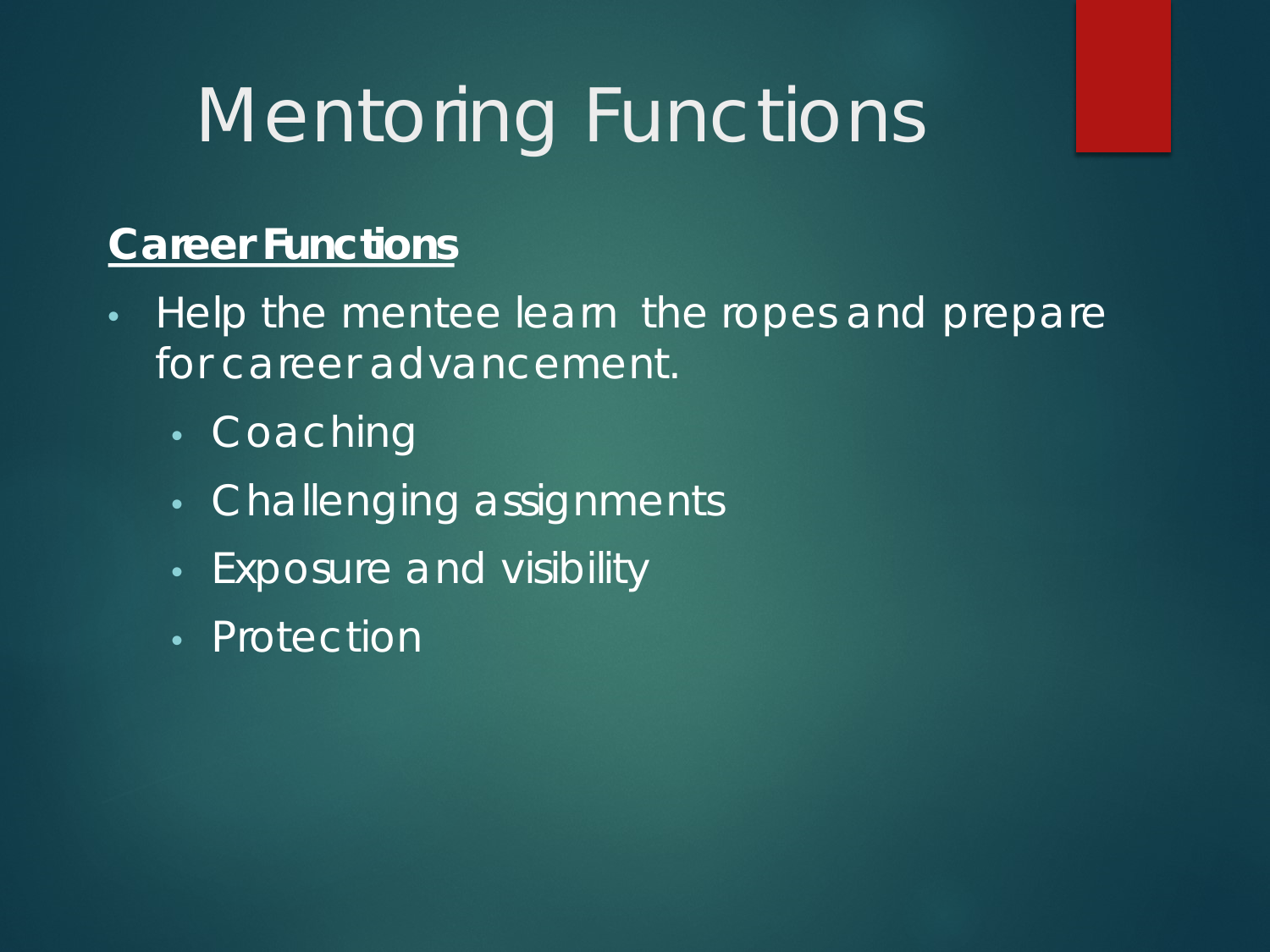# Mentoring Functions

### **Psychosocial Functions**

- Help the mentee develop a sense of competence and clarity of identity.
	- Role-Modeling
	- Acceptance and confirmation
	- Professional quidance/counseling
	- Peer support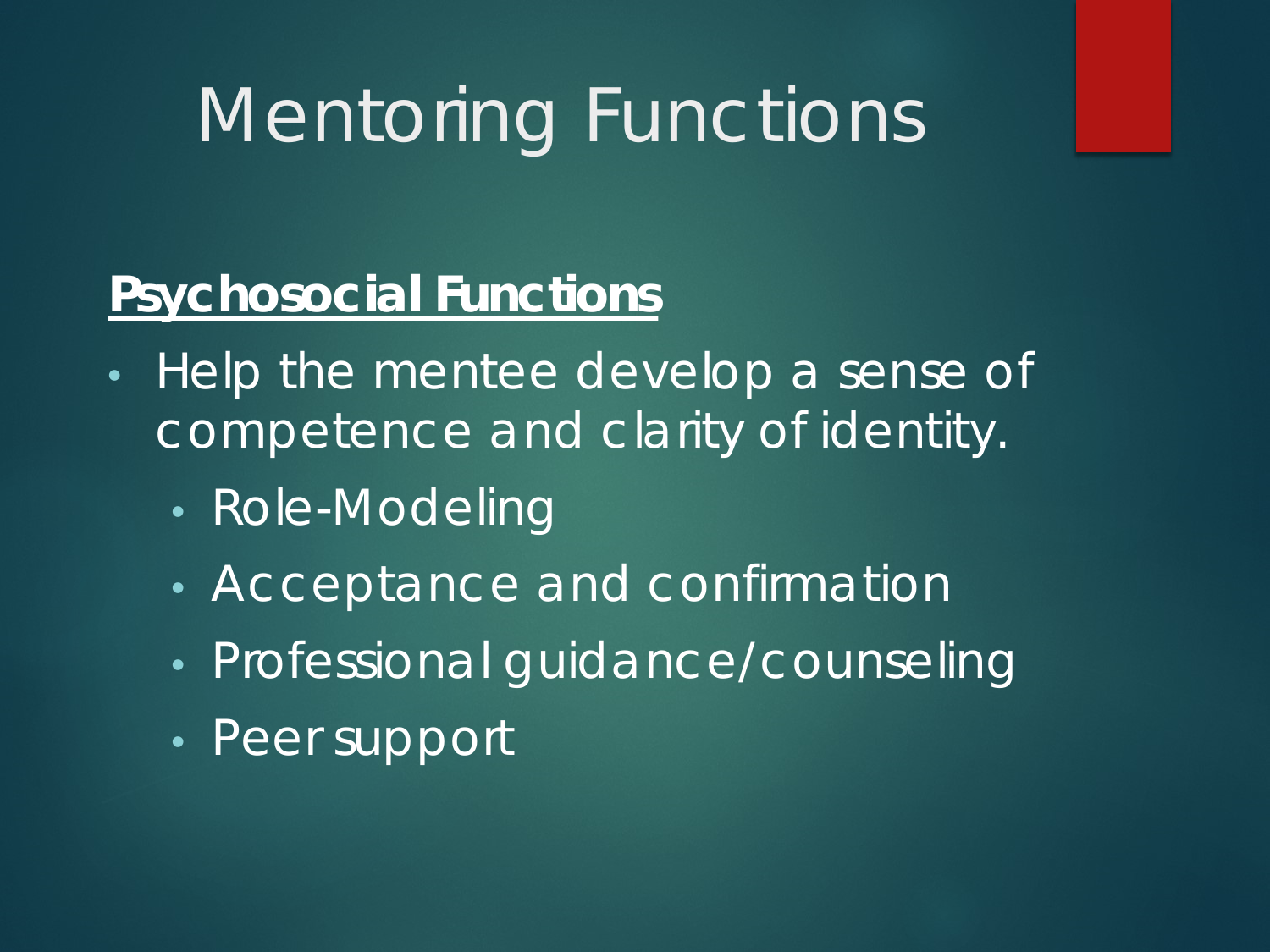# Advantages of Mentoring

#### • Advantages for the mentee:

- Career advancement
- Discussions pertaining to salary
- Organizational/professional identification
- Decreased professional isolation
- Advantages for the mentor:
	- Career enhancement
	- "Passing the torch to a new generation"
	- Learning from mentee new technologies, new developments, important features of next generation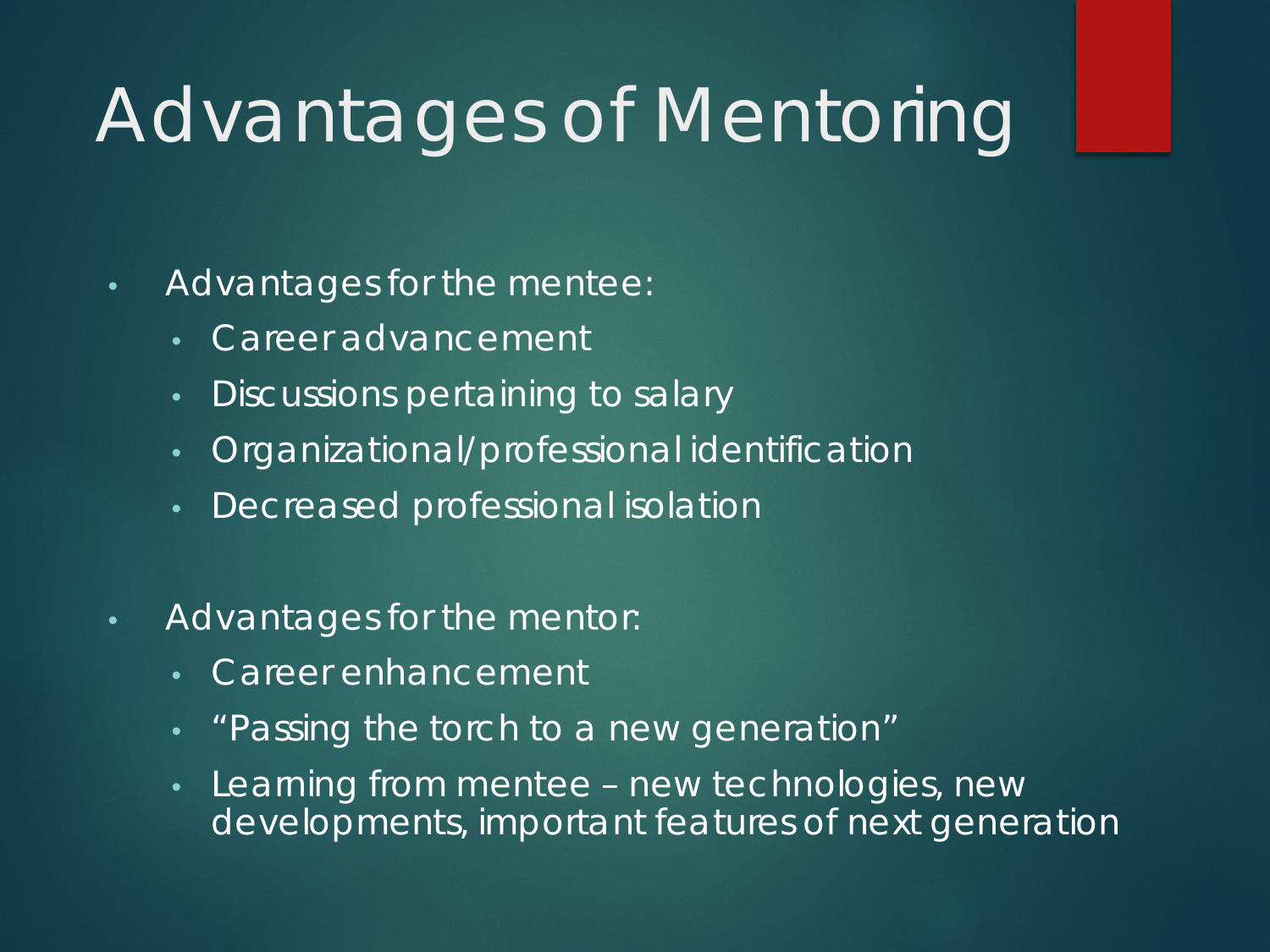# . Successful Mentoring **Relationships**

#### **Qualities of a Effective Mentoring Relationship**

- Clear and Clarified Expectations
- Effective Communication (willingness to share and to listen, respectful)
- Commitment to the process
- Comparable goals and values
- Creation of a personal connection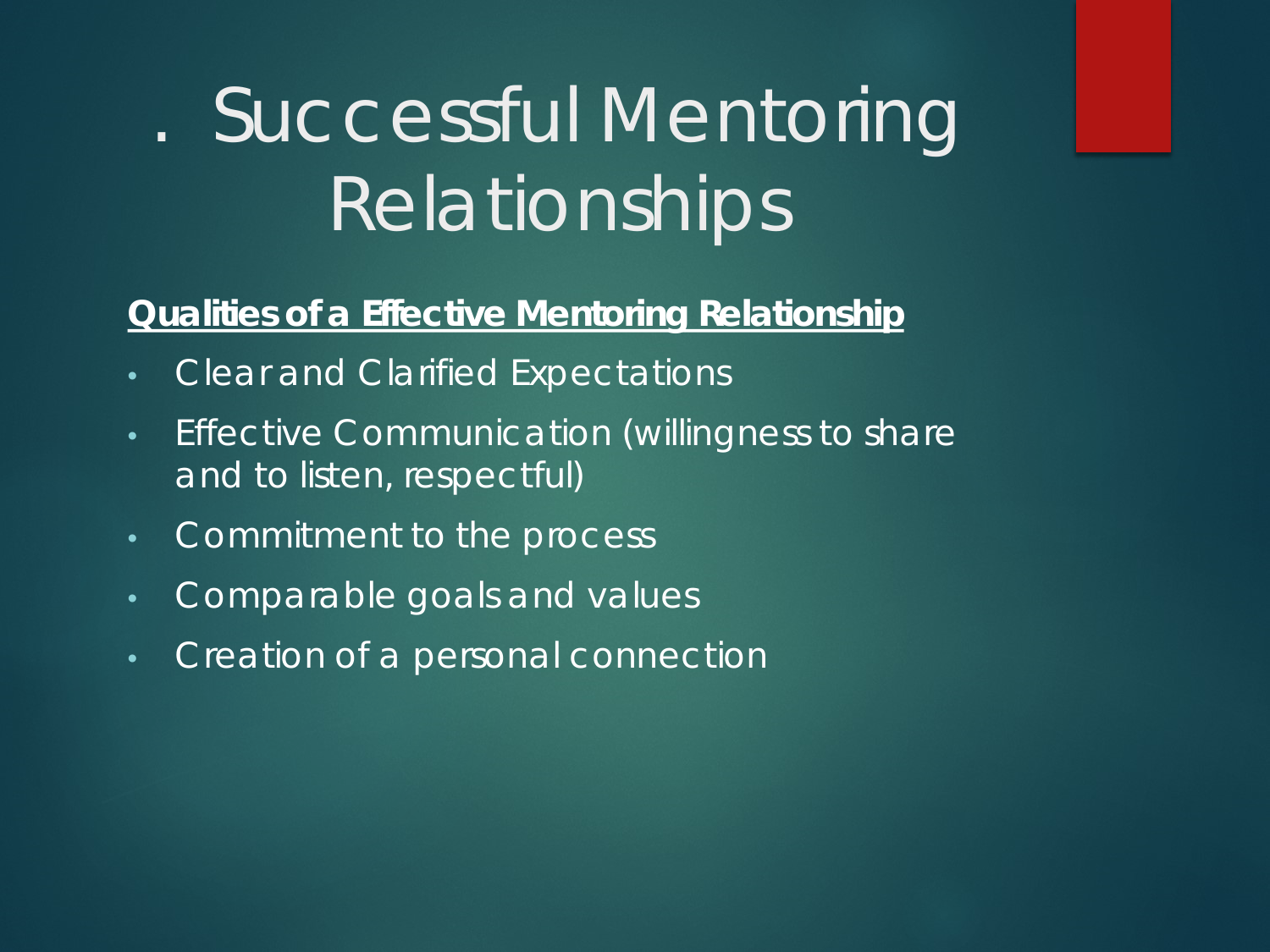### Qualities of a good mentor/mentee

#### Mentee

- Open to feedback
- Active listener
- Respectful of mentor's input and time (and competing demands for time)
- Responsible for "driving" the relationship"
- Prepared for scheduled meetings

#### **Mentor**

- Altruistic
- Honest
- Trustworthy
- Active Listener
	- Focuses on issues ID'ed
	- Facilitate goal setting
- Accessible
- Promote career development
- Able to ID and support development of mentee's potential strength and skills
- Substantial experience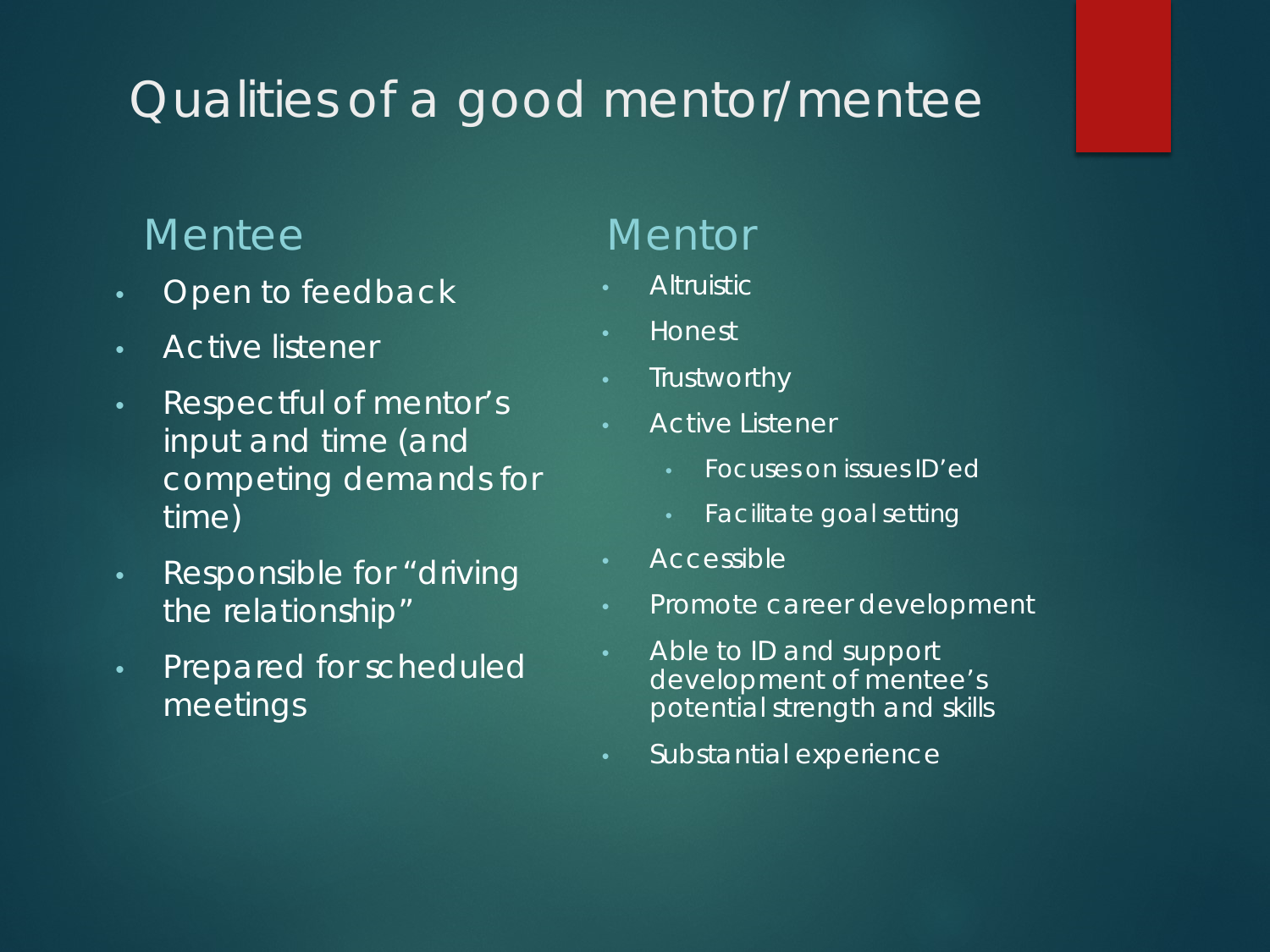### **Effective Mentoring Behaviors**

- Act as a guide rather than the director
- Offer advice (when asked), not directives
- Not solving problems, but helping find solutions
- Offering useful/honest feedback
- ID potential opportunities
- Providing introductions networking
- Warnings re: potential pitfalls
- Providing emotional support
- Reflections on work/life balance
- Career functions advising, advocacy, goal setting, navigating institutions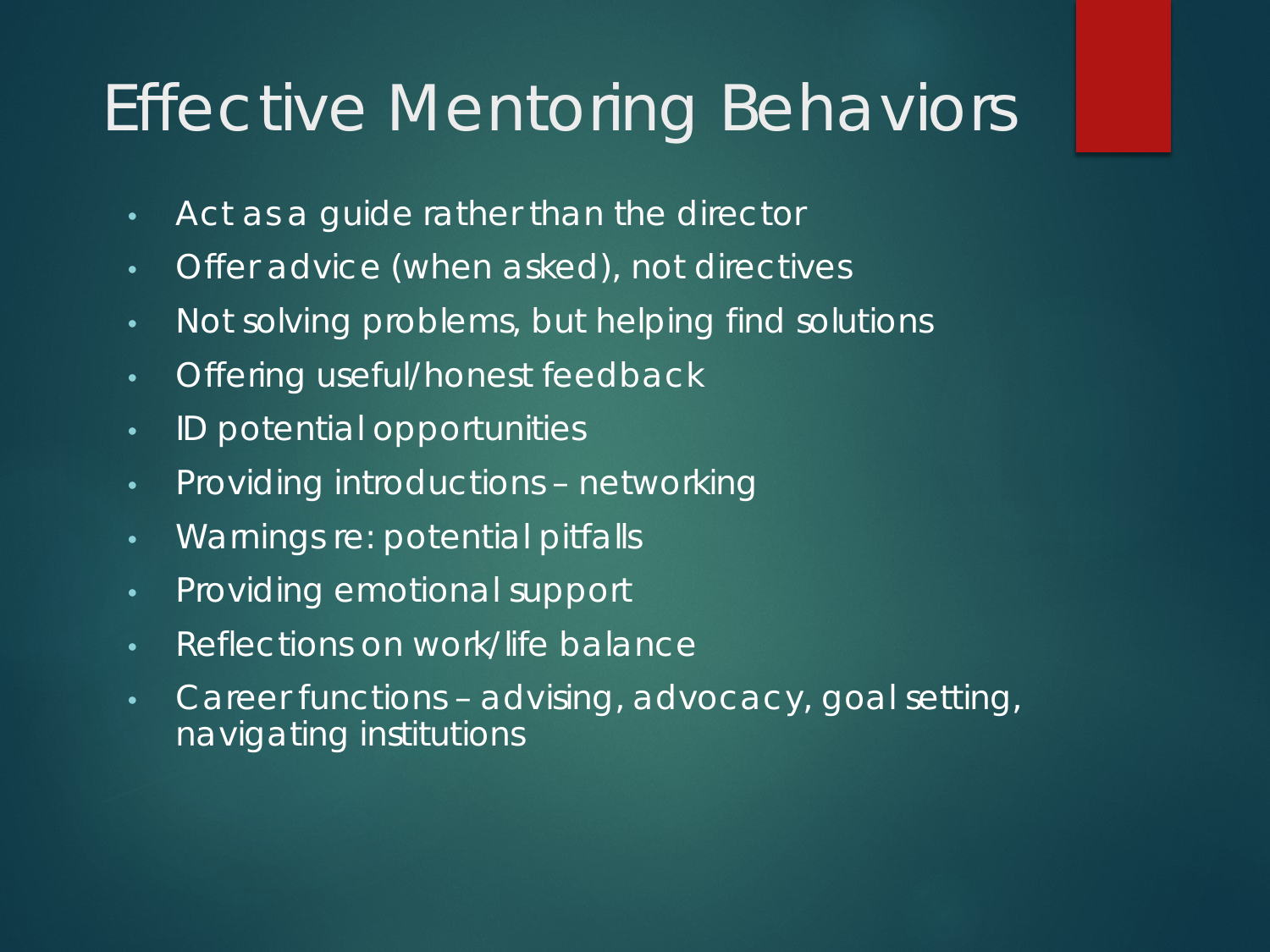### Role of Mentees

- Seek counsel and advice, not a supervisor who directs actions.
- Synthesize lessons learned from all mentors – become your own person.
- Recognize dynamics of relationship.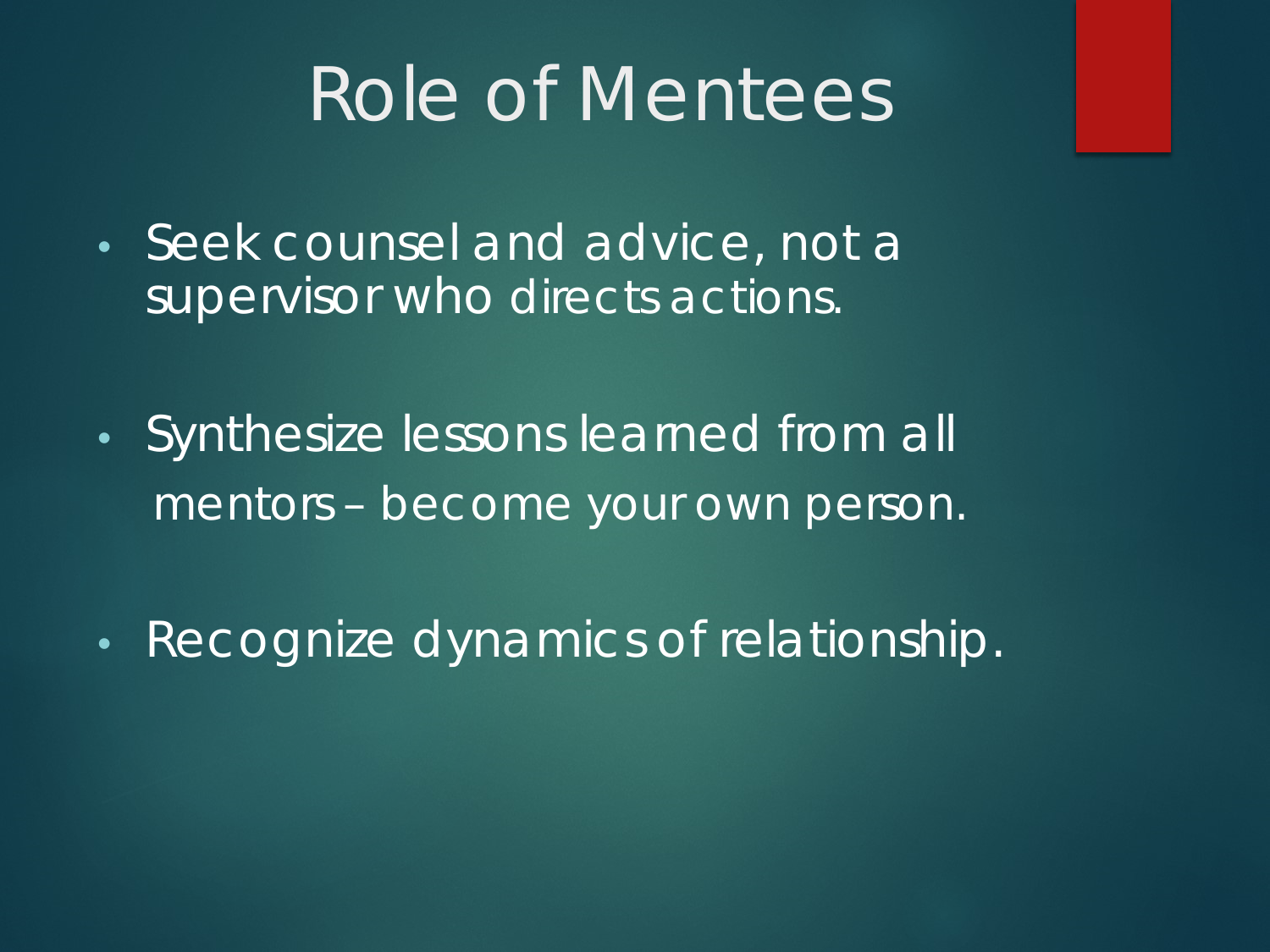# Advice to Potential Mentees

- Be proactive
- Adopt a learning orientation
- Set SMART developmental goals
	- Specific
	- Measurable
	- Attainable
	- Relevant
	- Time Bound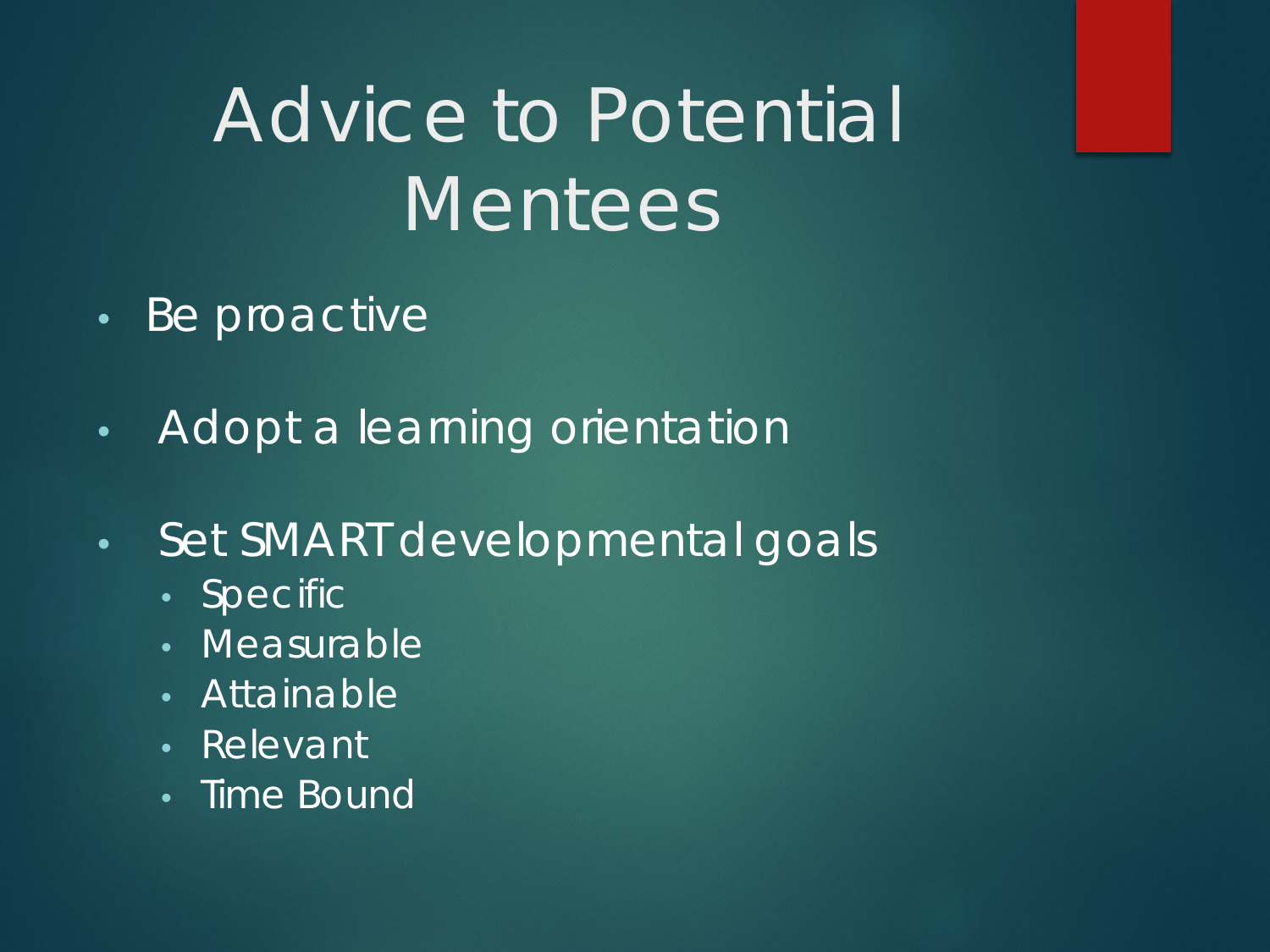### Role of Mentors

- Offer advice that helps mentee develop your role is NOT to make decisions for mentee or micromanage.
- Be aware of potential pitfalls: overdependence of mentee, mentee exploitation of mentor's influence.
- Be sensitive to difference between developing a mentee and using a mentee.
- Be aware of dynamics of relationship: Developmental needs may change.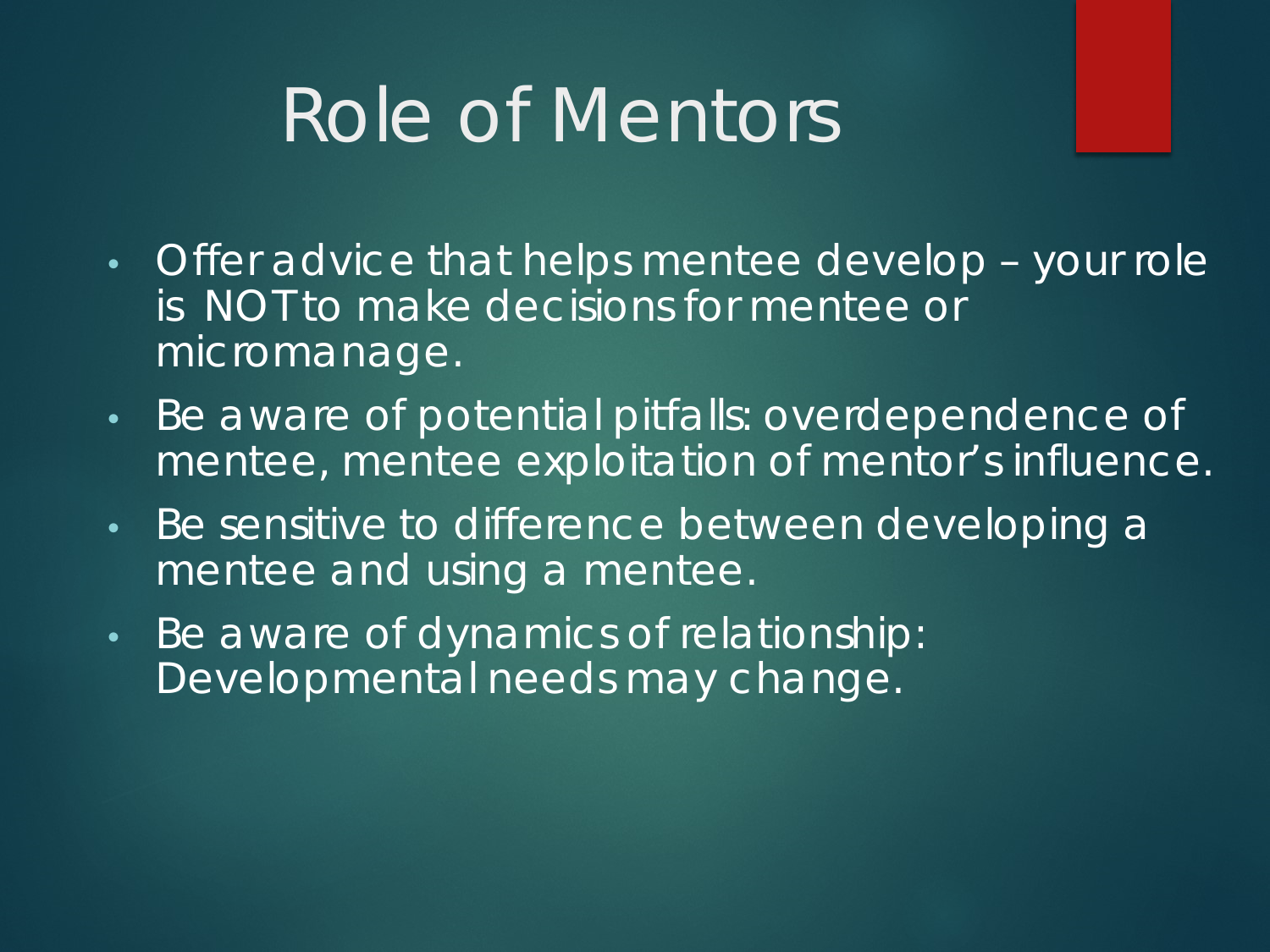### Advice to Potential Mentors

- Recognize that mentee may be uncomfortable asking for help – break ice by sharing some of your career experiences
- Stay in your zone of expertise/experience
- Be clear that mentee sets pace of relationship
- Advise, do not manage
- Extend mentee's developmental network suggest additional mentors to address unique needs